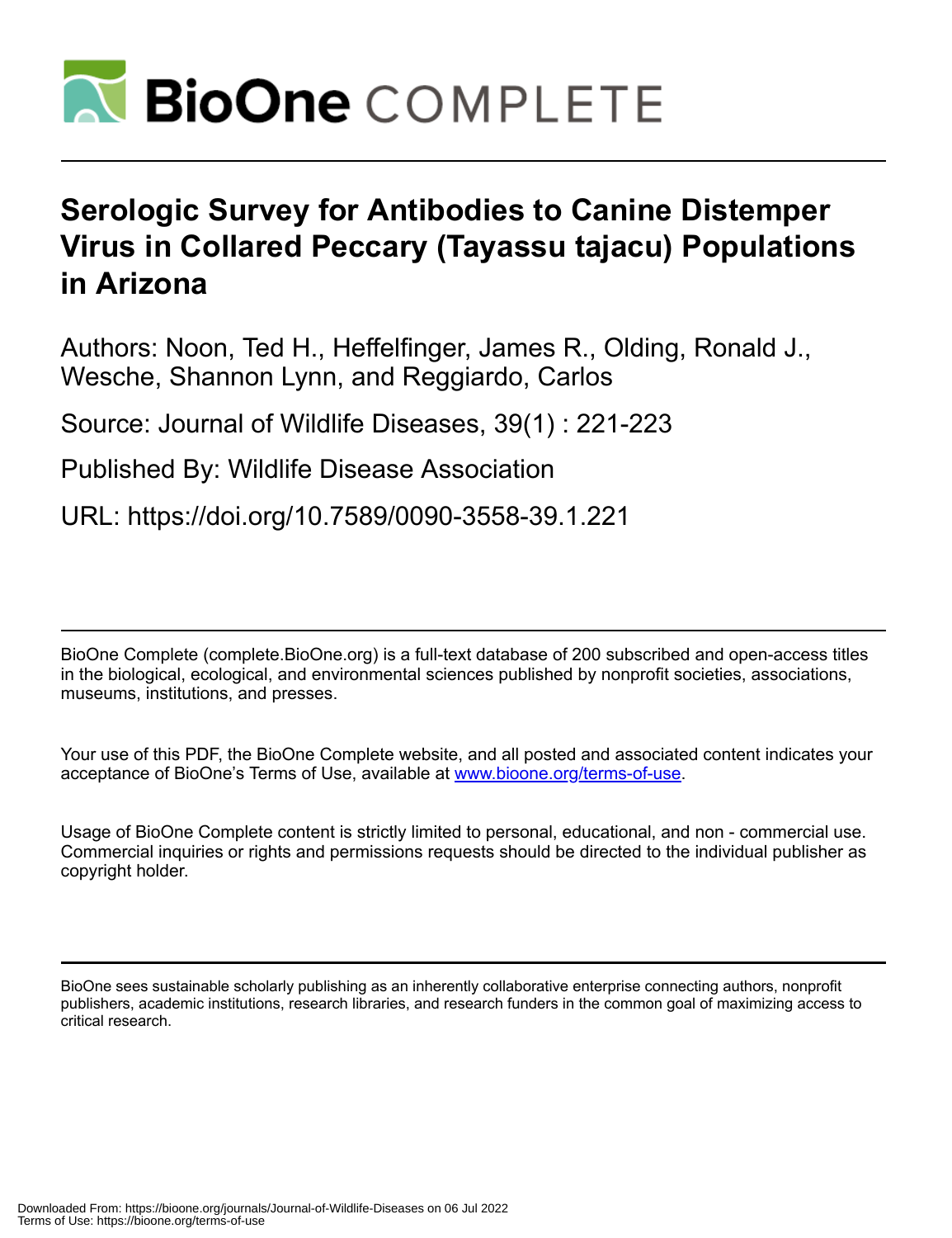## **Serologic Survey for Antibodies to Canine Distemper Virus in Collared Peccary (Tayassu tajacu) Populations in Arizona**

**Ted H. Noon,**1,3 **James R. Heffelfinger,**<sup>2</sup> **Ronald J. Olding,**<sup>2</sup> **Shannon Lynn Wesche,**<sup>1</sup> **and Carlos Reggiardo**<sup>1</sup> <sup>1</sup> Arizona Veterinary Diagnostic Laboratory, Department of Veterinary Science and Microbiology, The University of Arizona, 2831 N. Freeway, Tucson, Arizona 85705, USA; <sup>2</sup> Arizona Game and Fish Department, 555 N. Greasewood, Tucson, Arizona 85745, USA; <sup>3</sup> Corresponding author (email: tnoon@ag.arizona.edu)

ABSTRACT: In 1989, a disease outbreak was observed among collared peccaries (javelina, *Tayassu tajacu*) in southern Arizona (USA) and canine distemper virus (CDV) was isolated from affected animals. Subsequently, 364 sera were collected from hunter-harvested javelina over a 4 yr period (1993–96) and were tested for antibody to CDV. Neutralizing antibody to CDV was detected in 58% of the serum samples suggesting that CDV infection is probably enzootic in the collared peccary populations of southern Arizona.

*Key words:* Canine distemper virus, collared peccary, javelina, morbillivirus, *Tayassu tajacu.*

Canine distemper (CD) is caused by a *Morbillivirus* in the family Paramyxoviridae (Budd, 1981; Bolt et al., 1997). The disease is acute and highly contagious in dogs and is transmitted via aerosol (Appel and Gillespie, 1972; Appel, 1987; Timoney et al., 1988). Canine distemper virus (CDV) infection is enzootic in many wild and domestic species throughout the world (Appel, 1987). All members of Canidae and Mustelidae are affected by CDV (Timoney et al., 1988). Some members of the Procyonidae, Hyaenidae, Ailuridae, Ailuropodidae, Viverridae, and Felidae families are also susceptible (Montali et al., 1983, 1987; Appel, 1987; Murphy et al., 1999). The pathogenicity of CDV varies from species to species, from inapparent infection to 100% mortality (Appel and Gillespie, 1972). In Arizona 25% prevalence of CDV antibody was reported in foxes (*Vulpes* spp.) and 27% in coyotes (*Canis latrans*) (Miller et al., 2000; Grinder and Krausman, 2001).

The collared peccary (*Tayassu tajacu*) is the smallest of the three peccary species in the family Tayassuidae, which are wild mammals similar in appearance to pigs of

the Suidae family (Sowls, 1997). Commonly known as javelina in Arizona, New Mexico, and Texas (USA), the collared peccary is an important big game species with over 7,000 animals taken by Arizona hunters in 2000 (Arizona Game and Fish Department, 2001). The species ranges south through Mexico, Central America, and as far as Argentina (Sowls, 1997).

During 1989, an epizootic of a previously unknown disease occurred with apparent high mortality among javelina in the deserts of southern Arizona (Appel et al., 1991). Signs of encephalitis were observed and CDV was isolated from affected javelina (Appel et al., 1991). A preliminary survey conducted at that time of clinically normal, hunter-harvested javelina revealed that 20 of 33 javelina (61%) had CDV neutralizing antibody titers (Appel et al., 1991).

Sera separated from 364 blood samples from Arizona javelina were tested for virus neutralizing activity to CDV during the years 1993–96. Arizona Game and Fish Department (AGFD) Regions V and VI were selected because CDV-affected javelina were found in those areas during the 1989 epizootic. The javelina sampled were hunter-harvested from Region V during the hunting seasons of 1993–96, Region VI in 1993 and 1995, and Region III in 1993 (Fig. 1). The general javelina hunting seasons take place for 2 wk beginning in mid-February.

During the first year of the survey in 1993, blood-collection vials were hand-delivered by AGFD personnel to hunters in their camps. This proved to be an inefficient method and the following year 200 blood collection kits were sent by mail to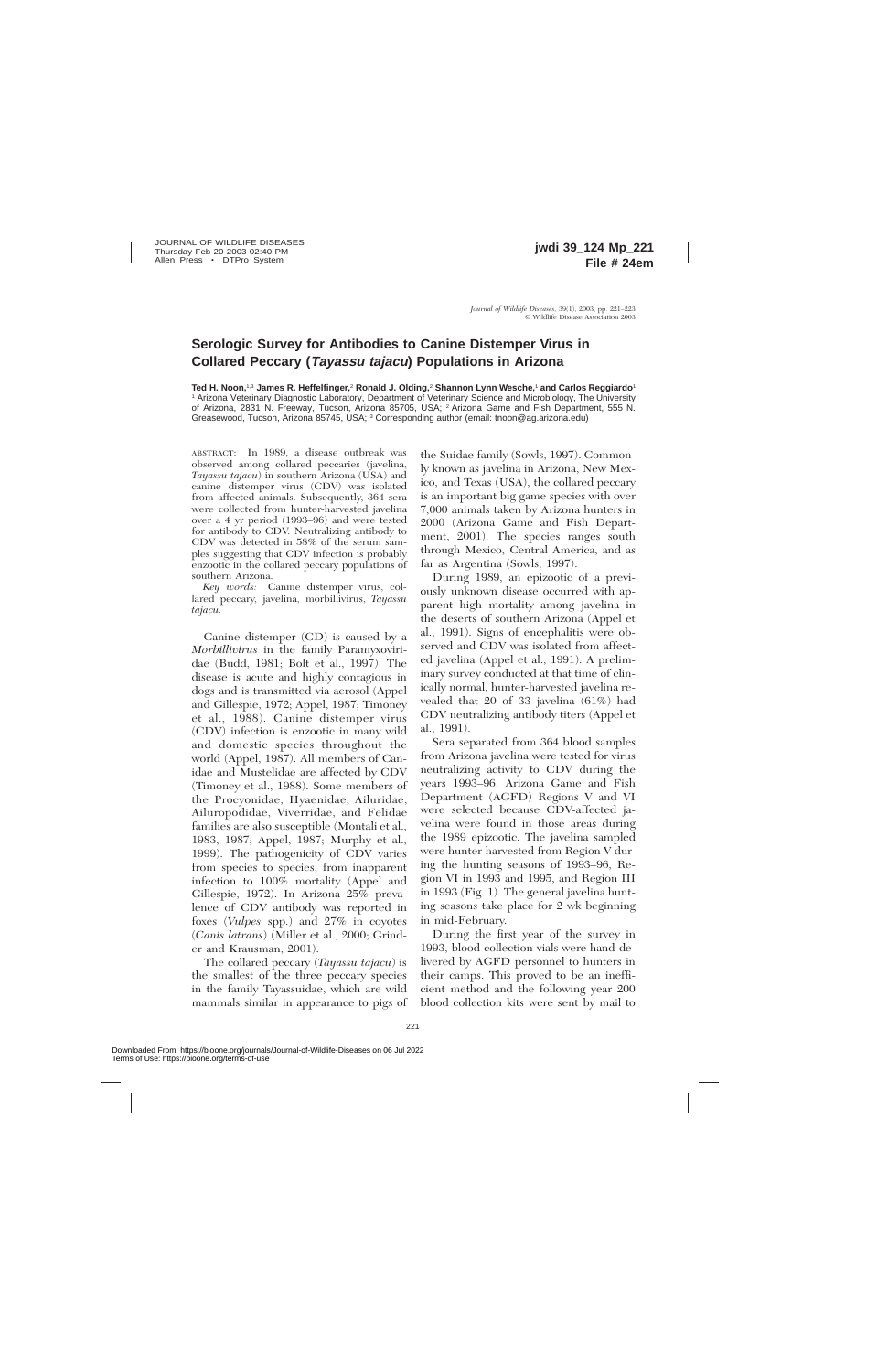

FIGURE 1. Arizona Game and Fish Department Regions III, VI, and V outlined by dashed lines (Kingman 35°12'N, 114°1'W; Phoenix 33°26'N, 112°1'W; and Tucson 32°7'N, 110°56'W). Grey-shaded area shows javelina distribution. Numerator shows number of sera positive for CDV antibody/denominator is total serum samples tested in each region. (Map by M. Alderson, AGFD).

hunters in the regions of interest. The kits included a 50 ml screw-capped plastic tube (Becton Dickinson Falcon, Franklin Lake, New Jersey, USA, or Corning Inc., Corning, New York, USA) and a flyer asking for the hunter's assistance in collecting a blood sample from their harvested javelina. Hunters were asked to collect the freshest, cleanest blood available (either

from the heart or the chest cavity), to keep it on ice or in a cooler, and to drop it off at a collection station as soon as possible. Check stations were established throughout southern Arizona to facilitate sample collection and a map of their locations was included in the mail-out. The stations were staffed by student volunteers from wildlife classes at the University of Arizona (Tucson, Arizona) and by local sportsmen. The same protocol was followed in the subsequent 2 yr of the survey, 1995 and 1996, except the number of kits mailed out to hunters each year was increased to 1,000. After collection at the check stations, serum was separated and submitted to the Arizona Veterinary Diagnostic Laboratory (AZVDL; Tucson) for antibody testing.

The presence of antibodies to CDV was determined by serum neutralization (SN) using a modification of the microplate test as described by Appel and Robson (1973). The modifications were: 2-fold serial dilution of the sera; 100 median tissue culture infective doses  $(100 \text{ TCID}_{50})$  of CDV (Intervet Inc., Millsboro, Delaware, USA) were used per well; and incubation was at 37 C. Titers were expressed as the reciprocal of the maximum serum dilution showing complete neutralization of the virus. All sera with a titer of  $\geq 1:4$  were considered to have virus neutralizing activity.

Of 364 samples, 152 were negative for virus neutralizing activity. Virus neutralizing activity was detected in 212, resulting in 58% prevalence of CDV neutralizing

TABLE 1. Prevalence of seropositive animals and antibody titer ranges to canine distemper virus in 364 collared peccaries in Arizona by region and year from 1993–96.

|               | Region V                  |             | Region VI                 |              | Region III               |
|---------------|---------------------------|-------------|---------------------------|--------------|--------------------------|
| Year          | Number<br>samples $(\% )$ | Titer range | Number<br>samples $(\% )$ | Titer range  | Number<br>samples $(\%)$ |
| 1993          | $16/18$ (89) <sup>a</sup> | $4 - 8,192$ | 4/8(50)                   | 8-16,384     | 0/2(0)                   |
| 1994          | 16/68 (24)                | $4 - 1,024$ |                           |              |                          |
| 1995          | 75/93(81)                 | $4 - 4,096$ | 57/89 (64)                | $4 = 24,096$ |                          |
| 1996          | 44/86(51)                 | $4 - 2.048$ |                           |              |                          |
| Region totals | 151/265 (57)              |             | 61/97(63)                 |              | 0/2(0)                   |

<sup>a</sup> Number of positive samples/total serum samples tested (percent positive).

<sup>b</sup> Reciprocal of the maximum serum dilution showing complete neutralization.